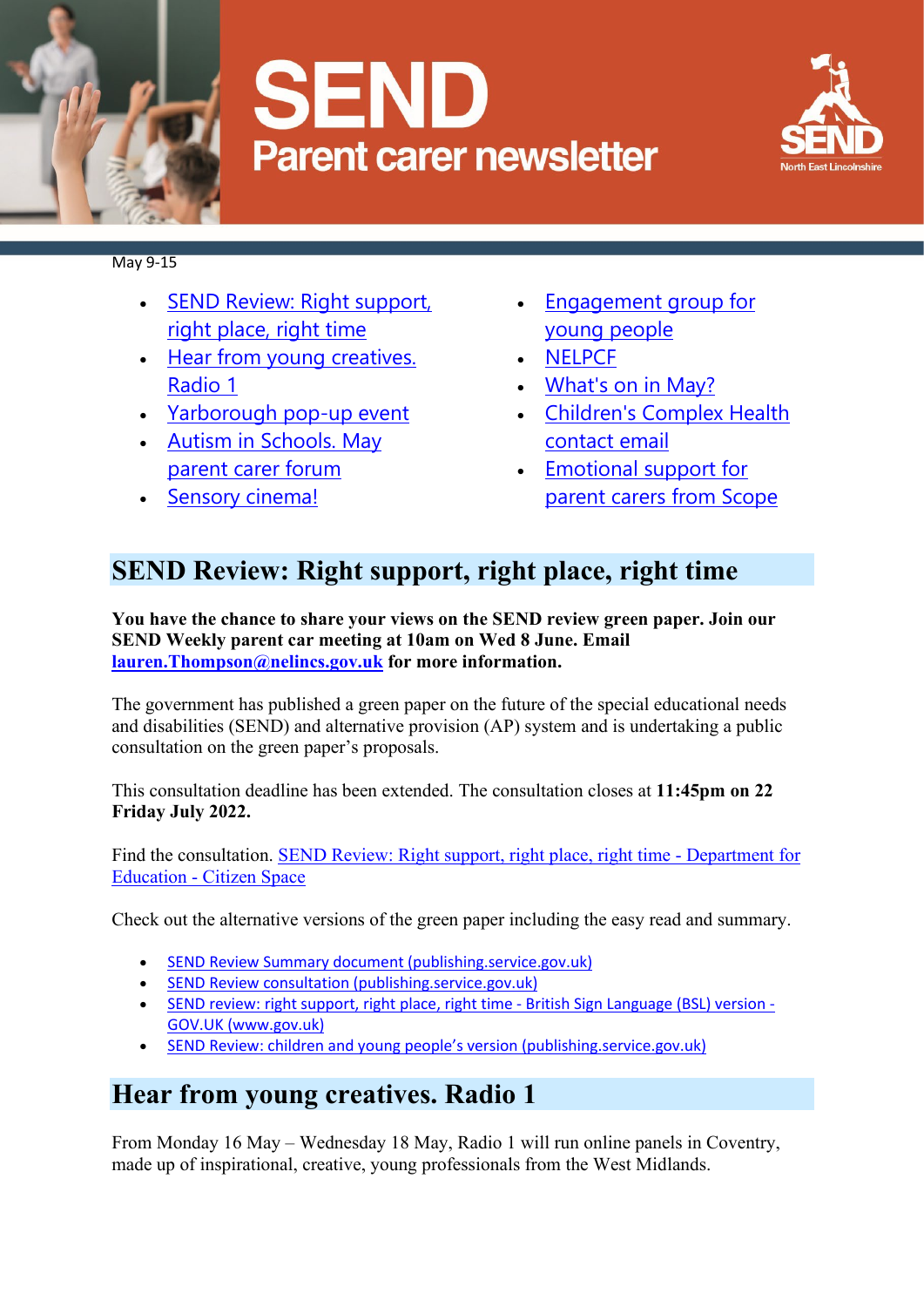#### **Monday**

**Tuesday**

Social Media and Design with:

- Sarel Madzebra Actor & Tik-Tok Star
- James Mobbs Creative Designer
- Shantania Beckford - Fashion & Beauty Content Creator

Acting, Gaming and Photography with:

- Ryan Walker-Edwards - Actor
- Leslie Stowe Technical Gaming Artist
- Veronika J Photographer

#### **Wednesday**

Journalism, Podcasting and Music

- Amber Sandhu Sports Broadcaster
- Taylor James Podcaster
- John Bernard Rapper & Poet

[BBC Radio 1 launches Big Weekend Connects outreach programme for Big Weekend 2022 –](https://www.coventry.gov.uk/news/article/4246/bbc-radio-1-launches-big-weekend-connects-outreach-programme-for-big-weekend-2022) [Coventry City Council](https://www.coventry.gov.uk/news/article/4246/bbc-radio-1-launches-big-weekend-connects-outreach-programme-for-big-weekend-2022)

## **Yarborough pop-up event**

We had a successful pop-up event at Yarborough Academy on Friday 6 May.



PIC.COLLAGE

There was a great turn out of parent carers who met with services from across the borough.

This included the school SENCo and support staff, SENDIASS for impartial advice and support for SEND across education, health and social care, an EHCP Coordinator, the SEND Engagement Team, Compass GO, and Sharon Gest from the Specialist

Advisory Team.

These events are just one of the many ways that we continue to engage with parent carers, understand local issues, get feedback, and give them information.

Find out more. [NELC SEND Local Offer | Events and training \(nelincs.gov.uk\).](https://sendlocaloffer.nelincs.gov.uk/home/events/)

## **Autism in Schools. May parent carer forum**

UPDATE: The Secondary School parent carer forum will now be held at Grimsby Town Hall, Town Hall Square, Grimsby, DN31 1HU.

The next Autism in Schools forums are on 17 May.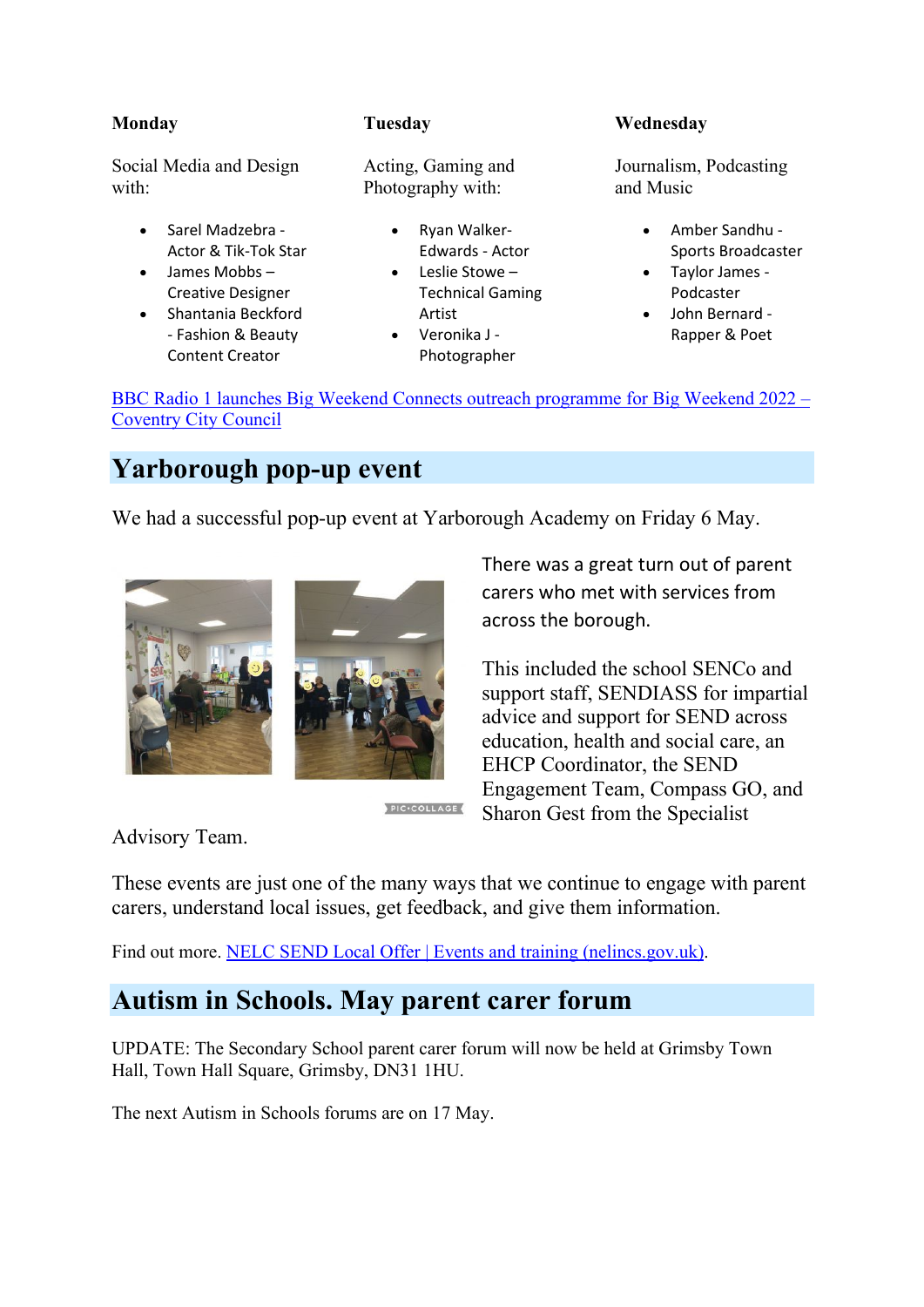#### **Infants and Primary Schools**

St Joseph's Catholic Primary Voluntary Academy, Philip Avenue, Cleethorpes, DN35 9DL

Tuesday 17 May, 9:30-11:30pm

#### **Secondary Schools**

Grimsby Town Hall, Town Hall Square, DN31 31HU

Tuesday 17 May, 1-2:30pm

## **Autism in Schools (AIS) Community of Practice**

The Autism in Schools Team attended the Autism in Schools Community of Practice on 7 April.

There were 81 participants from across the country who are all involved with an AIS Project in their local area.

- We are one of the few areas that are working in partnership with mental health support team in schools (Compass Go!) on the AIS Project
- We have 10 schools actively involved in the project
- We have successfully carried out all our parent supporting parent, forums face-to-face which has not happened in other areas
- Parent carers and school champions have worked together and agreed to 'small changes... big impact' to be implemented immediately in schools
- Our training package already incudes training specifically for parent carers
- Training passports are being created for all parent carers involved in the project
- The project is linking up with Peer-to-Peer Mentoring for parent carers

### **Sensory cinema!**

Watch Moana and take part in sensory play.

Join this inclusive SEND Activity on 18 June from 2-4pm at Grimsby Minster, St James Ct, Freshney Place, Grimsby DN31 1EP, UK.

Get your tickets, Sensory Cinema - [Mingle with Moana | CineShow](https://www.cineshow.co.uk/event-details/sensory-cinema-mingle-with-moana?fbclid=IwAR3DQ2KYNqoZ6r4jdyJbcHBj9xwZHeGmDxUYXbyW9Hwjk2xypYncw35lTds)

Food options can be pre ordered with the  $@grims$ byminstercafe up to 24 hours before the event, [\(20+\) Grimsby Minster | Facebook.](https://www.facebook.com/grimsbyminster/)

## **Engagement group for young people**

KIDS (a charity that supports young people with disabilities and special educational needs) are developing a new Young People's hub and are looking for young people to ensure that it is as relevant as possible. The idea of the hub came from young people that they already work with. They told them that they want a place that they can give them information they can trust; ways to connect with other young people to share experiences or just have fun;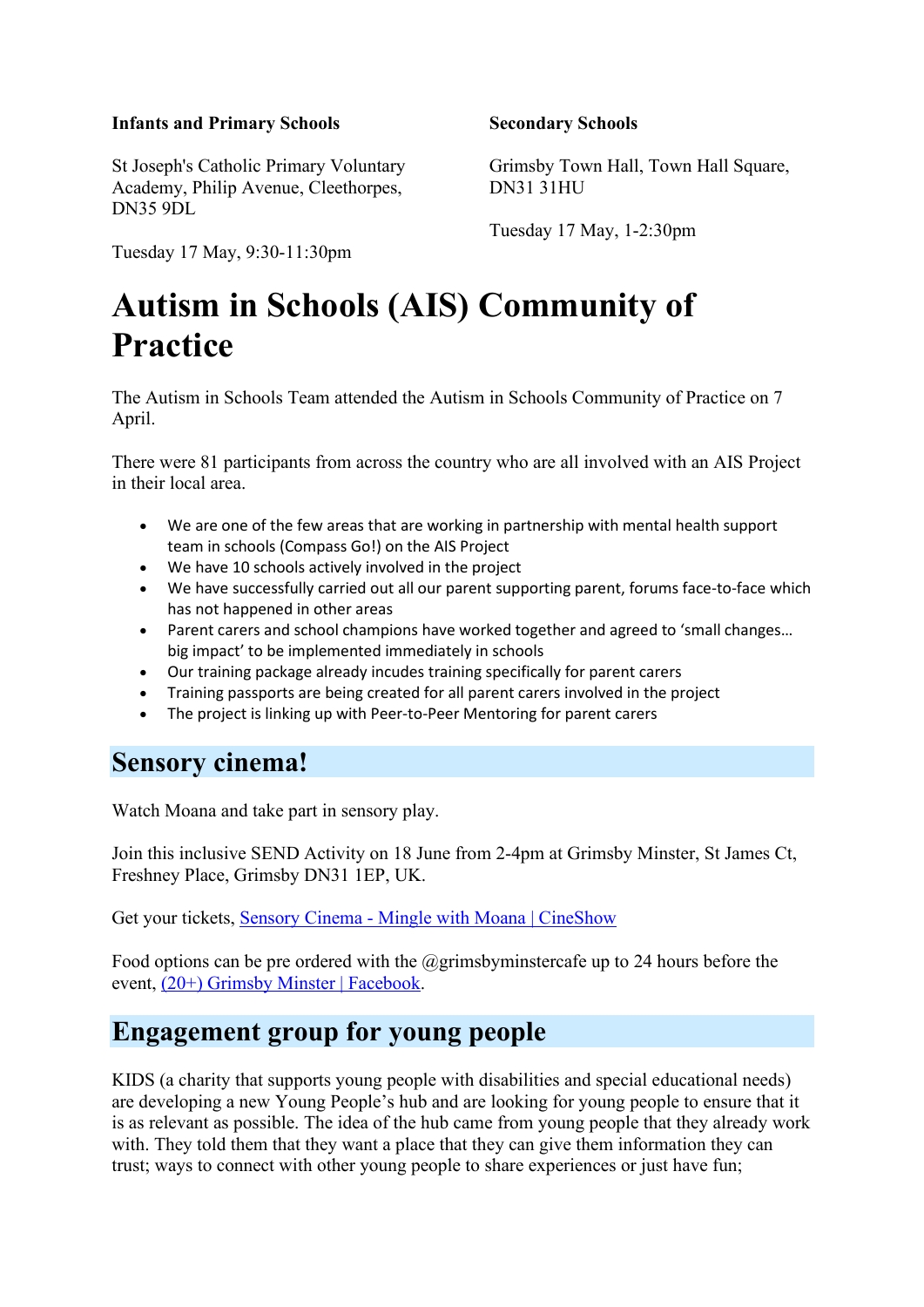opportunities to make their voices heard; and personalised support and advice when they need it most. Further details about the hub and how to get involved can be found here: Young People's Hub from KIDS – [for young people with disabilities and special](https://hub.kids.org.uk/)  [educational needs](https://hub.kids.org.uk/)

## **NELPCF**



North East Lincolnshire Parent Carer Forum or NELPCF, is the newly rebranded parent carer forum, formerly NELPPF.



If you live locally and have a child aged 0-25 with SEND then why not meet the new, friendly, parent carer reps. See how you can get involved and make positive changes locally.

The next meeting is at the Carers Support Centre, Town Hall Square, Grimsby, DN31 1HY on Friday 27 May at 10am.

## **What's on in May?**

Find activities on for you and your family this May. [Marvellous May! | NELC](https://www.nelincs.gov.uk/marvellous-may/)  [\(nelincs.gov.uk\)](https://www.nelincs.gov.uk/marvellous-may/)

## **Children's Complex Health contact email**

Children's Continuing Health Care for Children's Complex Health, has a new generic email address that anyone can use to refer children to, or request support. Email: [CCHC@nelcincs.gov.uk](mailto:CCHC@nelcincs.gov.uk)

See their page on the Local Offer. [NELC SEND Local Offer | Complex health](https://sendlocaloffer.nelincs.gov.uk/home/complex-health/)  [\(nelincs.gov.uk\)](https://sendlocaloffer.nelincs.gov.uk/home/complex-health/)

## **Emotional support for parent carers from Scope**

May is Mental Health Awareness Month.